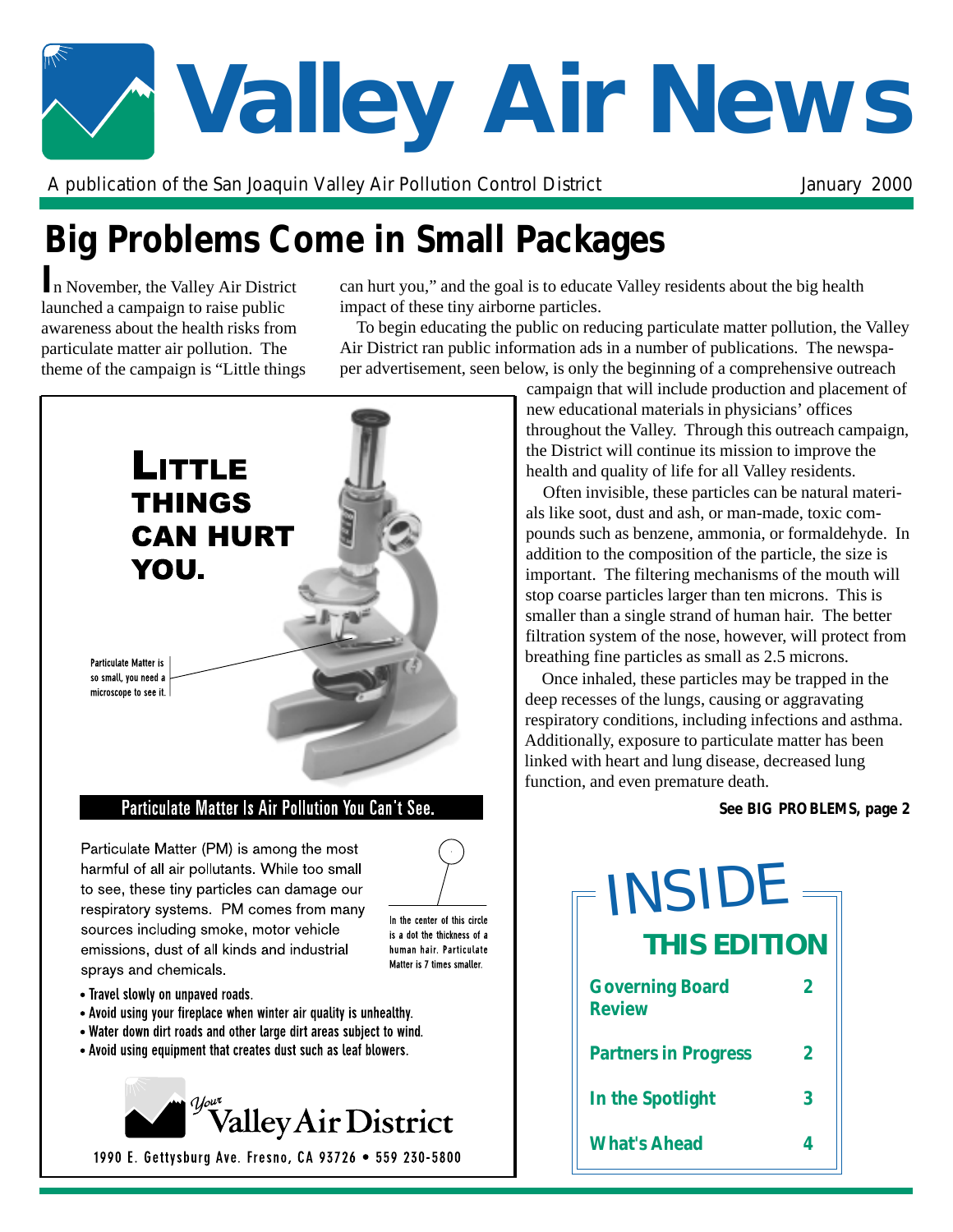# **GOVERNING BOARD REVIEW**

### **Following is a summary of actions taken at the December 9 Governing Board Meeting:**

- **E** Jerry O'Banion was elected Chair and Judith Case was elected Vice Chair of the Governing Board for 2000.
- **E** Adopted proposed admendments to Rule 4661 (Organic Solvents).
- Adopted proposed Clean Governmental Fleet Resolution.

# **Citizens Advisory Committee Report to the Governing Board:**

**E** Tom Stearns was elected Chair and Wade Broughton was elected Vice Chair of the Citizens Advisory Committee for the 2000-2001 term.

# **The Board also approved a number of items on the consent calendar, including:**

- **E** Contract with Sonoma Technology, Inc. for the assessment of PM10 reductions from selected agricultural practices.
- **E** Application to ARB for Carl Moyer Memorial Air Quality Standards Attainment Program Funds.
- Changes to Heavy-Duty Engine Emission Reduction Incentive Program adding three new components.
- **EXEC** Lease agreement with Fresno Pacific University for a PM-2.5 monitoring station on campus.

"\$""\$""\$

**The next Governing Board meeting will be held on Thursday, January 20, at 9:00 a.m. in the District's Central Office in Fresno, and via videoteleconference in the Modesto and Bakersfield offices.**



# **Gottschalks and**

 $G$ ottschalks department stores and Media One broadband cable provider have teamed up with the Valley Air District to ring in a cleaner new year. For the second year in a row, selected Gottschalks stores throughout the Valley will be distributing the District's Clean Air Kids calendar in the children's apparel departments while supplies last. The calendars feature colorful children's artwork and monthly clean air tips and will be available in the following stores beginning the first week of January:

# Fashion Fair Mall, Fresno # Hanford Mall, Hanford

Visalia Mall, Visalia

- # Manchester Center, Fresno # Sierra Vista Mall, Clovis
- - - Weberstown Mall, Stockton

Media One produced and will air a thirty-second television spot to promote the calendar distribution. The spot will run for the first two weeks of January on cable networks. Media One Account Executive Jim Davis developed the promotion last year as a public service. Davis is responsible for recruiting Gottschalks to assist the District with outreach. "I was happy to bring two great organizations together," Davis said. "The calendars are a cute gift for Gottschalks customers and it's really important to get the clean air message out. It is an excellent opportunity for everyone."

This year, Davis worked hard to expand the promotion to other areas of the District and was successful in getting the Hanford and Stockton Gottschalks stores to join in.

The Valley Air District thanks Gottschalks, Media One and Jim Davis for being proactive clean air partners.

# *BIG PROBLEMS Continued from page 1*

According to the USEPA, sensitive groups that appear to be most vulnerable to the effects of particulate matter are the elderly, individuals with cardiopulmonary disease, and children. The delicate tissue in children's lungs is more susceptible to chronic infections and asthmatic reactions when exposed to these irritants. Charles Sant'Agata, executive director of the Central California affiliate of the American Lung Association, points to asthma as the primary disease-related cause of school absenteeism and emergency room visits. "In the Central San Joaquin Valley, 167,000 people suffer from lung disease. Of those, 48,000 are children," Sant'Agata said.

District Planning Director Robert Dowell explained that particulate matter comes from a variety of sources. "Fine particles are the result of fuel combustion from motor vehicles, industrial facilities, residential fireplaces, and wood stoves. Crushing and grinding operations, traveling on unpaved roads, and windblown dust will produce coarse particles," he said.

Some particles are emitted directly from their sources, such as smokestacks and cars, while in other cases, gases interact with other components to form particles. "Their chemical and physical composition may vary depending on location and weather," Dowell stated.

For more information on particulate matter pollution, contact Public Education at (559) 230-5800.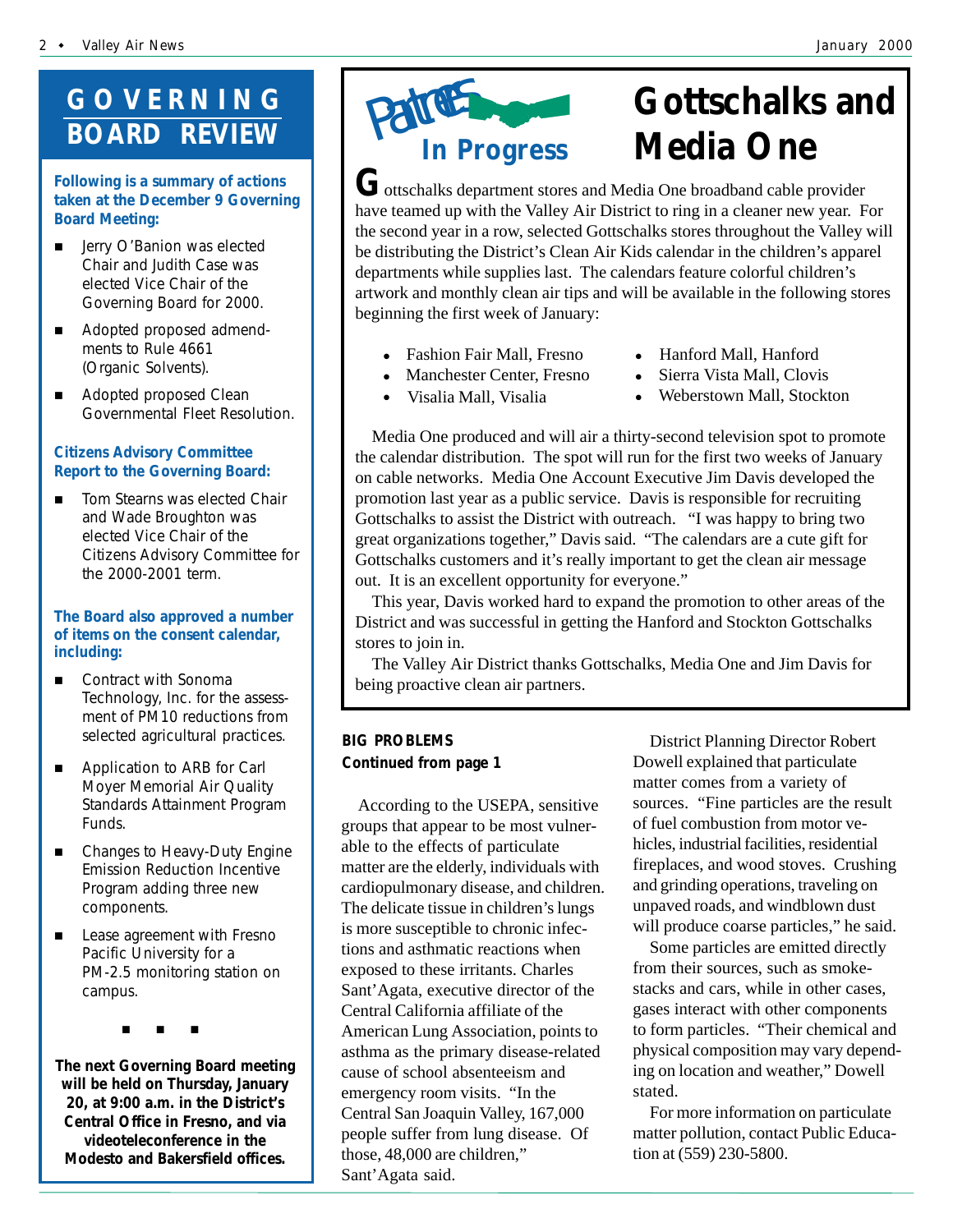# **Permit Engineers Complete Training**

**T**he California Cotton Ginners Association held the most recent in a series of training sessions on the operation of cotton gins for Air District permit engineers. The day-long training, conducted by Roger Isom from the Association and Donavon Heslep of Dale Brisco, Inc., included an overview of the internal operations of a cotton gin, a view of the type of air pollution control equipment used on-site, followed by a tour of several gins. The tour gave permit engineers an opportunity to view various types of gins and the different types of air pollution control equipment used at each gin.

Roger Isom explained that the success of the annual training program has proven to be advantageous in many ways. "It has provided permit engineers with valuable information about cotton gins and their internal operations. As a result, the processing time of cotton gin applications has dramatically decreased. It's a win-win situation," Isom said.

# **Millennium Kids Club Calendars Hot Off the Press**

**G**et ready for the new year with a 2000 calendar courtesy of the Valley

Air District. The colorful 12 month calendar features air quality-related drawings by local children.

Each year, the District holds a calendar contest as part of its Clean Air Kids Club. Members and Valley school children are invited to participate. More than 100 entries were



*The drawing of nine year-old Daniela Vaca of Reedley was chosen for the cover of the millennium calendar*

number listed previously, or fax the child's name, address, date of birth, and telephone number to (559) 230-6064. Make a resolution to reduce air pollution. Call and order the 2000 Clean Air Kids Calendar

the Clean Air Kids Club, should call the

# **2000 Calendar Contest Winners**

today!

Anyone who knows of elementary school children who would like to join

Emily Borman, age 12, Tracy Alex Bozzini, age 12, Tracy Claudia Camarena, age 6, Corcoran Megan Davey, age 8, Stockton Melissa Doiron, age 8, Bakersfield Sandra E. Macias, age 11, Tracy Maria Isabel Modesta, 2<sup>nd</sup> grade, French Camp Olivia Page, age 5, Stockton Jeramie Pawloski, age 12, Tracy Anjelica Quiñones, age 12, Monte Vista Angela Sasaki, age 8, Reedley Taylor Stevens, age 7, Lodi Daniela Vaca, age 9, Reedley



 **for Pollution Prevention Projects**

The Altamont Commuter Express (ACE) is California's newest commuter rail service, which provides two week-day trains from Stockton to San Jose with stops in Manteca, Tracy, Vasco Road, Livermore, Pleasanton, Fremont, and Great America. The goal of ACE is to provide an alternative to singleoccupant automobile travel from the Central Valley to the Tri-Valley and Silicon Valley worksites, bypassing the Altamont Pass and the Sunol Grade, two of Northern California's most congested highways.

Two locomotives and ten cars travel the 85-mile corridor in approximately two hours and twenty minutes. Feeder shuttle services are available at all stations, including connections to lightrail and Bay Area Rapid Transit. Each day, approximately 1,200 ACE passengers travel roundtrip, decreasing highway congestion considerably. Currently running at near capacity, equipment for a third train has been ordered with hopes to have it in service by July 2000.

According to an extensive passenger survey conducted in February 1999, 79 percent of the ACE passengers previously commuted in singleoccupant vehicles. As a result, statistics indicate that more than 700 cars have been removed from the congested highways each day.

The Valley Air District commends ACE for providing innovative commute alternatives.

received this year. While all of the entries demonstrated artistic talent and recognized the importance of clean air, District staff selected 13 drawings to appear in the 2000 calendar.

To order free copies of the calendar for a business or organization, call (559) 230-5800. Supplies are limited and calendars will be distributed on a first-come, firstserve basis.